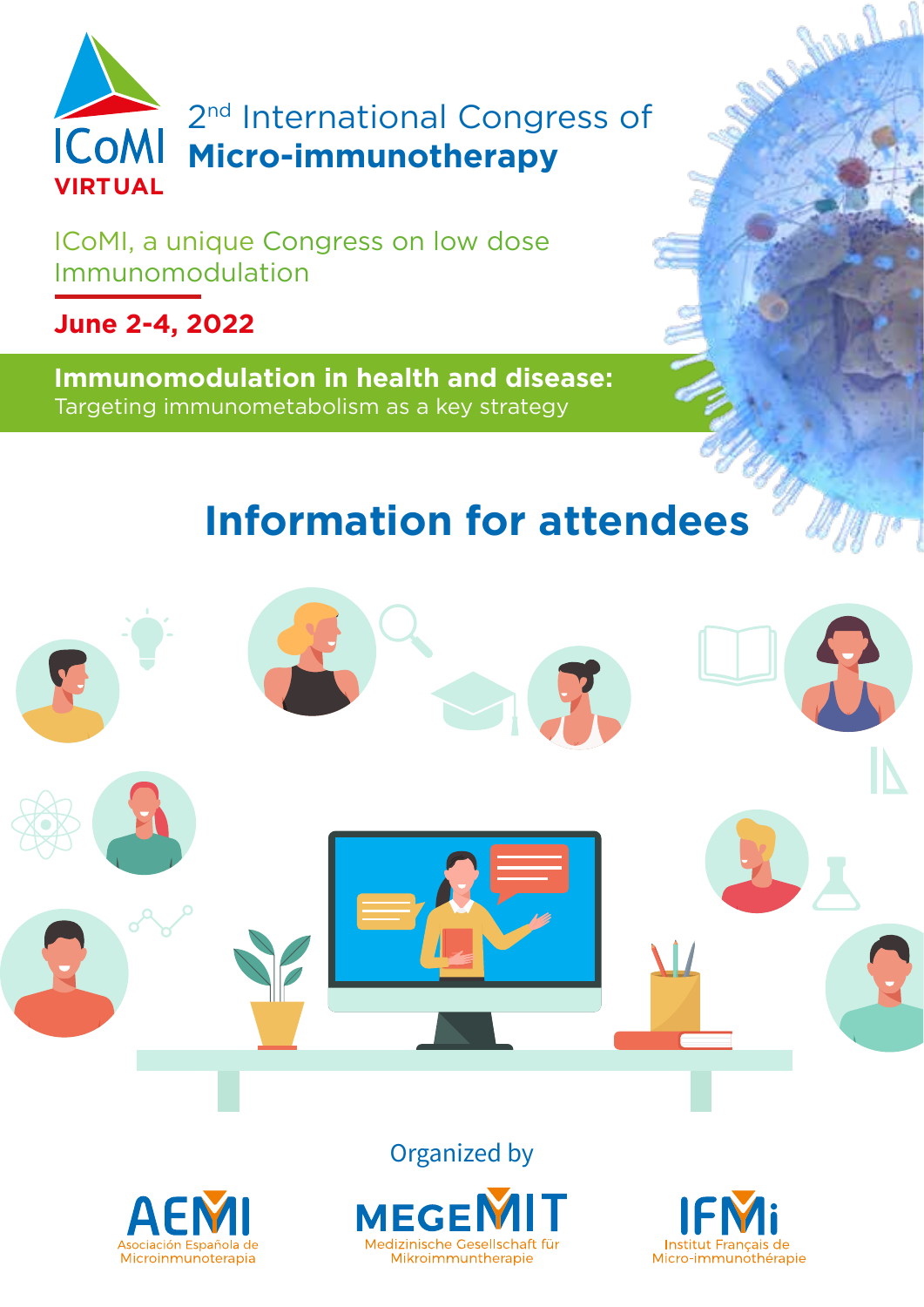## **What will you find at ICoMI2022?**

The International Congress of Micro-immunotherapy (ICoMI) was created in 2017 as an international platform for health professionals and researchers to exchange on immunomodulation. The main objective of ICoMI is to serve as a link between the medical field and the research field, so they can enrich each other, and thus help improve existing therapeutic approaches and develop new ones, patient-centered.

This 2022 edition will cover exciting topics within the field of *immunometab*olism, i. e. the interplay between the immune system and metabolism. The interactions between these two systems are closely linked to health and/or to the development of certain diseases. It is widely being recognized that immune dysfunction is a major contributor to diseases that were traditionally considered as metabolic diseases, like diabetes or obesity. Moreover, the interactions between the immune system and the cellular and systemic metabolism in immunological disorders such as autoimmune or infectious diseases are becoming more and more evident. In a context of system's biology, the lessons we can learn from immunometabolism are transforming the way we think about immune and metabolic regulation and will undoubtedly shape the future of precision medicine.

Potential practice-changing findings will be discussed at ICoMI: pharmaceutical interventions, nutrition, microbiota, supplementation, immunomodulation strategies, biomarkers and diagnostic techniques, clinical case reports, etc. This and much more is waiting for you at ICoMI2022!

#### **Register for ICoMI to:**

- Discover the current state of research in the field of low dose immunomodulation
- Seize networking opportunities within an international community
- **A** Join the discussion platform on precision medicine
- Gain new perspectives from the field of immunometabolism for your clinical practice.



#### **Translational platform on low dose immunomodulation**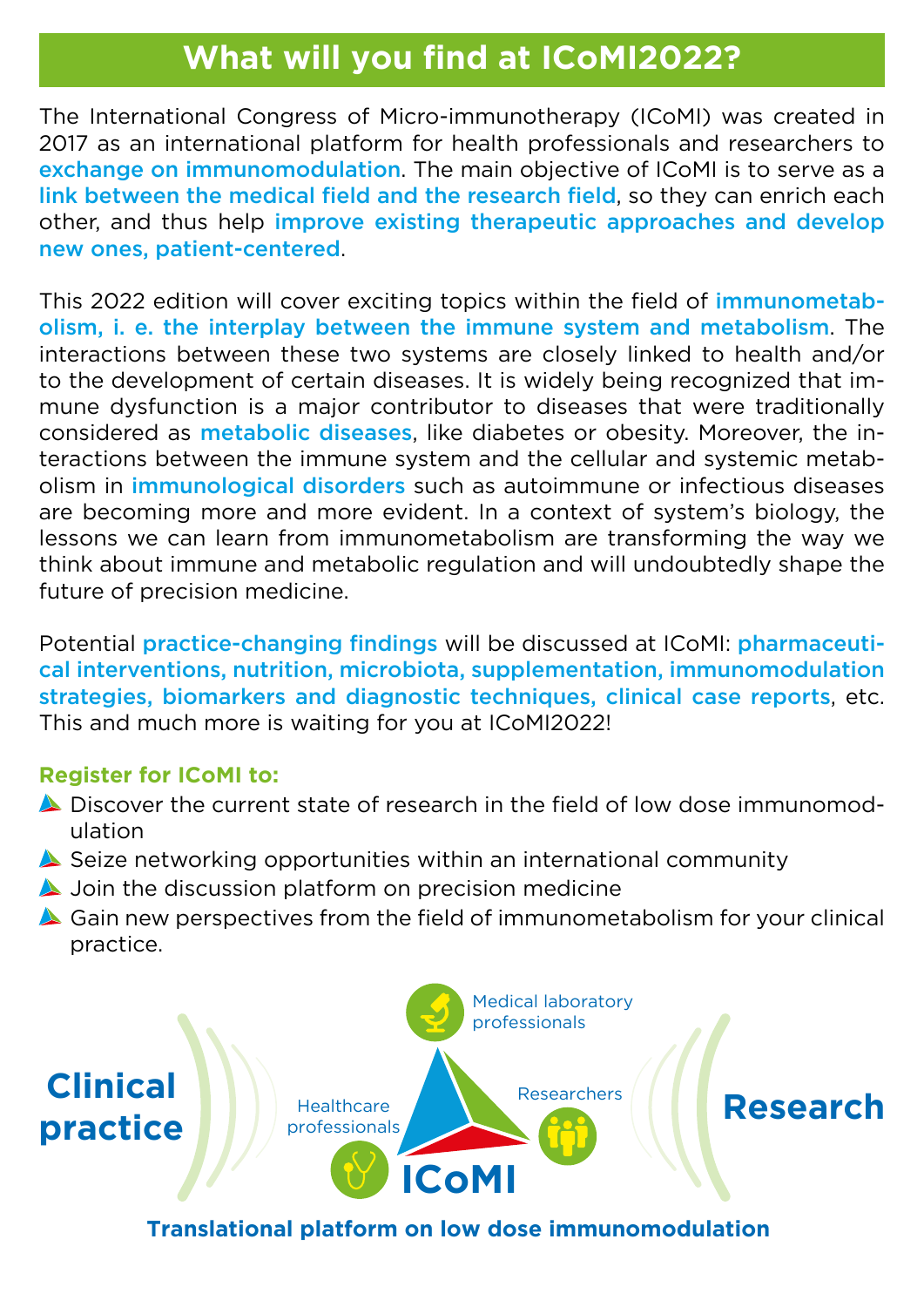### **Attendee profile:**

Health professionals, medical immunologists, researchers in fundamental, clinical and translational immunology, lab technicians, professors, medical students, PhD students and Post-docs are all invited to participate at ICoMI2022!

#### **Sessions:**

- Plenary sessions: research & clinical practice
- Clinical workshops
- Rapid-fire presentations
- Sponsored sessions

### **Registration fees:**

| <b>REGISTRATION</b><br><b>CATEGORIES</b>                 | <b>STANDARD</b><br>(from April 1, 2022 to<br>May 15, 2022) | <b>LAST MINUTE</b><br>(from May 16, 2022 to<br>May 30, 2022) |
|----------------------------------------------------------|------------------------------------------------------------|--------------------------------------------------------------|
| Student                                                  | 100 € (+21% VAT)                                           | 120 € (+21% VAT)                                             |
| Member of an Asso-<br>ciation (AEMI, IFMi or<br>MeGeMIT) | 225 € (+21% VAT)                                           | 265 € (+21% VAT)                                             |
| Non-member*                                              | 270 € (+21% VAT)                                           | 310 € (+21% VAT)                                             |

#### **What is included in the registration fee?**

The registration fee for regular attendance includes access to:

- The pre-congress course (June 2)
- **A** The Congress, plenary sessions, workshops and sponsored sessions
- **A** Rapid-fire presentations
- ▲ The Networking Area (interaction and exchange)
- The Exhibition Area (interaction and exchange)
- Congress Material
- A And if you missed something: access to the congress platform for an extra 3 months of replay.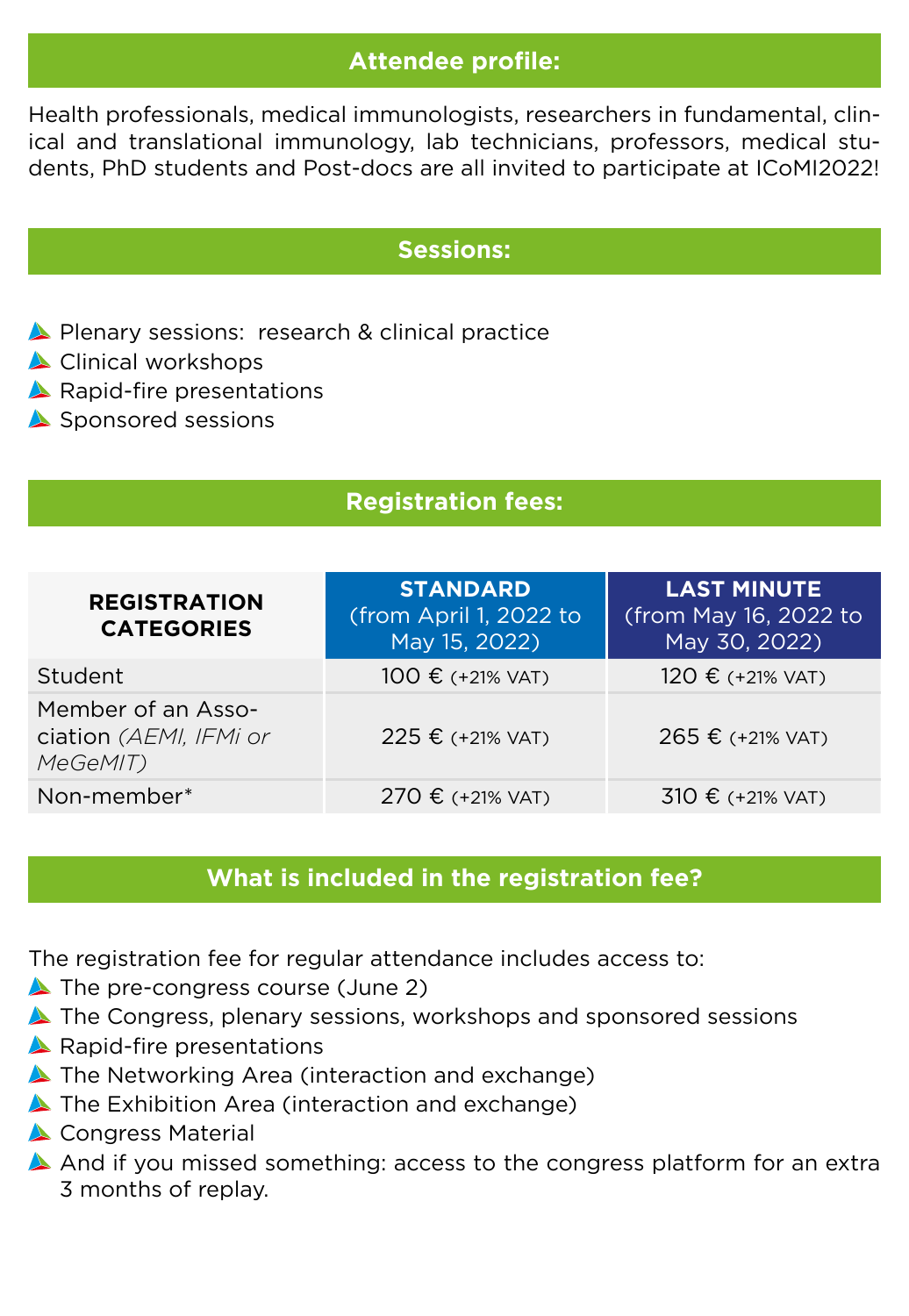# **Key topics:**

Interesting topics will be discussed at ICoMI2022. These will be addressed from both a clinical and scientific perspective (research results, reviews, case reports, etc.). Please find hereafter a list of subtopics related to each key topic:

### **1. Metabolic control of immune function**

- $\triangle$  Impact of the microenvironment (nutrients, metabolites, cytokines) on immune cells
- $\triangle$  Metabolic pathways (glycolysis, OXPHOS, etc.) in different immune cell subtypes (effector T cells, NK cells, regulatory T cells, etc.)
- Nutrient sensors as key cell regulators (mTOR, AMPK, etc.)
- Mitochondria & bioenergetics
- Genetics & epigenetics

### **2. Dysmetabolism, chronic inflammation & associated diseases**

- Infectious disorders (EBV, SARS-CoV-2, HIV, etc.)
- **A** Obesity, diabetes
- **Cardiovascular diseases**
- **Autoimmunity**
- **A** Cancer

#### **3. Therapeutic interventions & immunometabolic reprogramming**

- Low dose immunotherapy (micro-immunotherapy)
- ▲ Other pharmacological interventions & immunomodulatory strategies
- Microbiota-based therapies & metabolites as immune regulators
- Nutritional immunology
- Immunometabolic effects of diet & exercise

### **4. Diagnostic tools & biomarkers**

- Biomarkers of inflammation
- **Lymphocyte typing**
- **Metabolic & oxidative stress** biomarkers
- $\triangle$  Microbiome analysis
- Microbial detection methods
- Nutrient monitoring
- Genetic & epigenetic profiling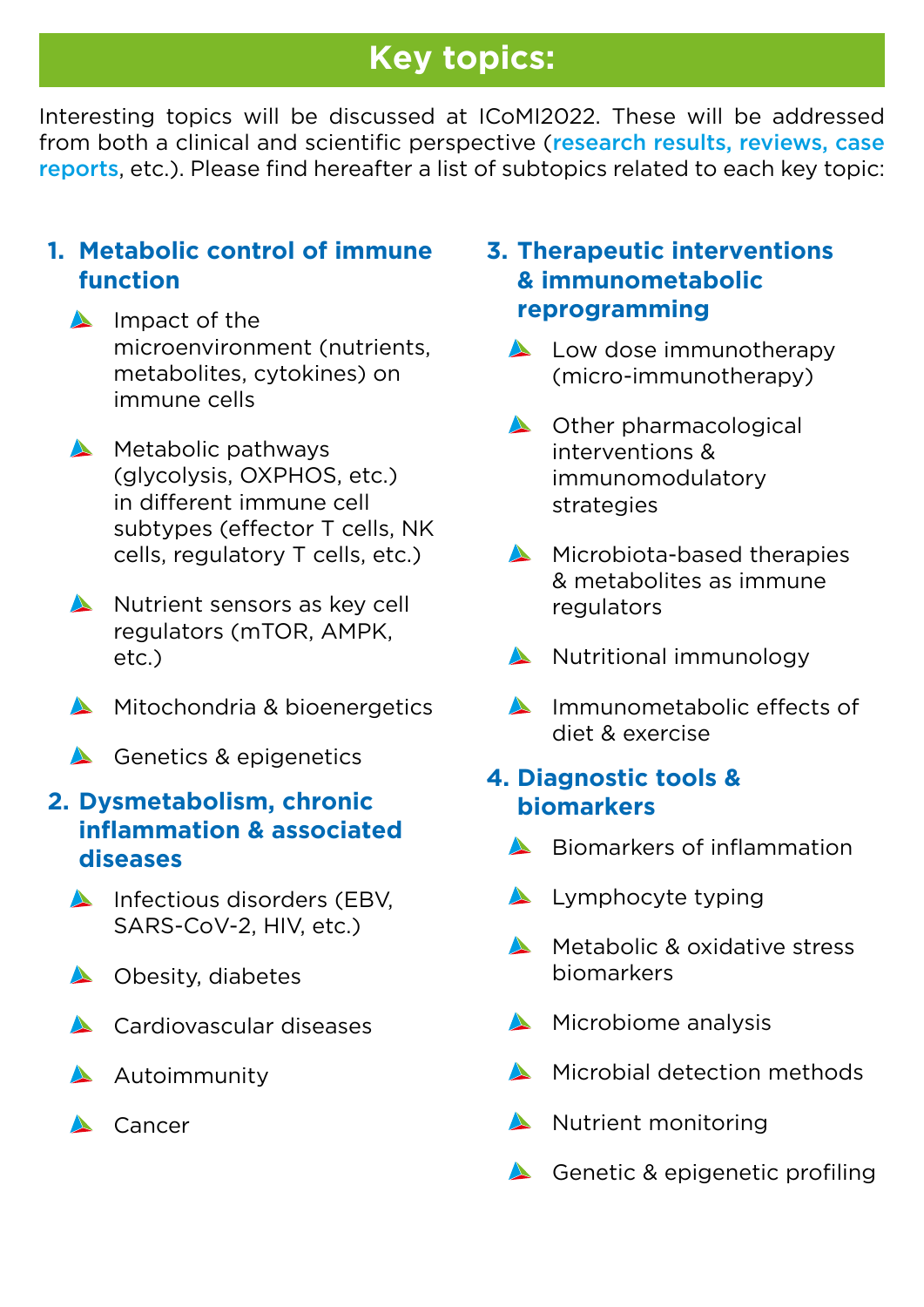# **Additional information:**

### **Keydates**

| Publication of the preliminary<br>March 21, 2022<br>conference programme |  |
|--------------------------------------------------------------------------|--|
| Open standard registration   April 1, 2022                               |  |
| Publication of the final conference<br>April 26, 2022<br>programme:      |  |
| Pre-congress course   June 2, 2022                                       |  |

#### **Venue:**



To guarantee a richer, easier and stress-free congress experience, ICoMI2022 will take place as a virtual event. This format allows for everyone to attend, ensuring the presence of an international audience that could otherwise not participate.

Online participation further allows for flexibility and versatility to combine your personal schedule with the congress agenda. Besides, the virtual ICoMI platform will provide the ground for more engaging interactions via 1:1 meetings and group discussions.

#### **Languages at the conference:**

Plenary sessions, for both the Clinical and Research field, will be held in English, with simultaneous translation for attendees into Spanish, French or German. Workshops and sponsored sessions will be presented in either English, Spanish, French or German and will be translated into English. Rapid-fire presentations will be in English and will not be translated.

#### **Committees:**

Scientific & Medical Director: Dr Pascal Mensah (Spain)

#### Scientific Committee:

Prof. Eliana Mariño (Australia) Prof. David Moranta (Spain) Gunter Schlegel (Germany) Prof. Marion Schneider (Germany)

#### Clinical Committee:

Prof. Stephan Becker (Austria) Karine Bernard, PhD (Switzerland) Dr Petra Blum (Germany) Dr Cristina Zemba (Spain)